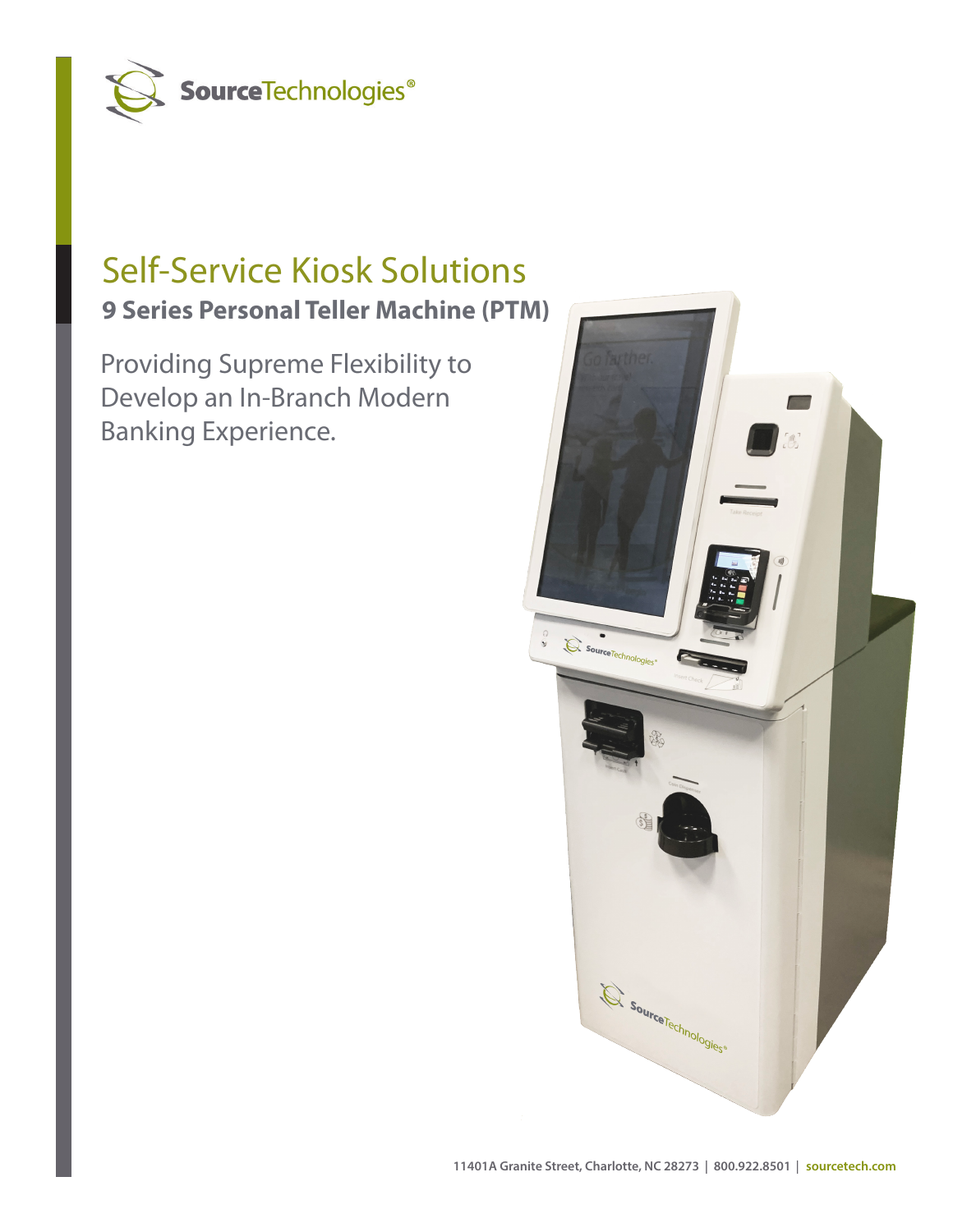## Source Technologies 9 Series PTM Kiosk

kiosk farmly. With combined features or both the 10 Series and 6 Series Riosks, a small footprift and an<br>UL rate day or 24-hour safe, the 9 Series allows institutions to develop a true in-branch modern banking experience. With the capability to perform 90% of teller transactions and at just over 3 square feet, this self-service PTM is a great choice for maximizing space and can be placed almost anywhere in your branch with no construction needed. This self-service and can be place and can be placed and can be placed and can be placed and can be placed and can be placed and can be placed and can be placed and can be placed and can Our new 9 Series, core integrated, kiosk is the newest personal teller machine (PTM) in our self-service kiosk family. With combined features of both the 10 Series and 8 Series Kiosks, a small footprint and an

communicates directly with your core, providing your clients the convenience of conducting their business from a self-service device. When paired with software from one of our endorsed partners, the 9 Series from Source Technologies





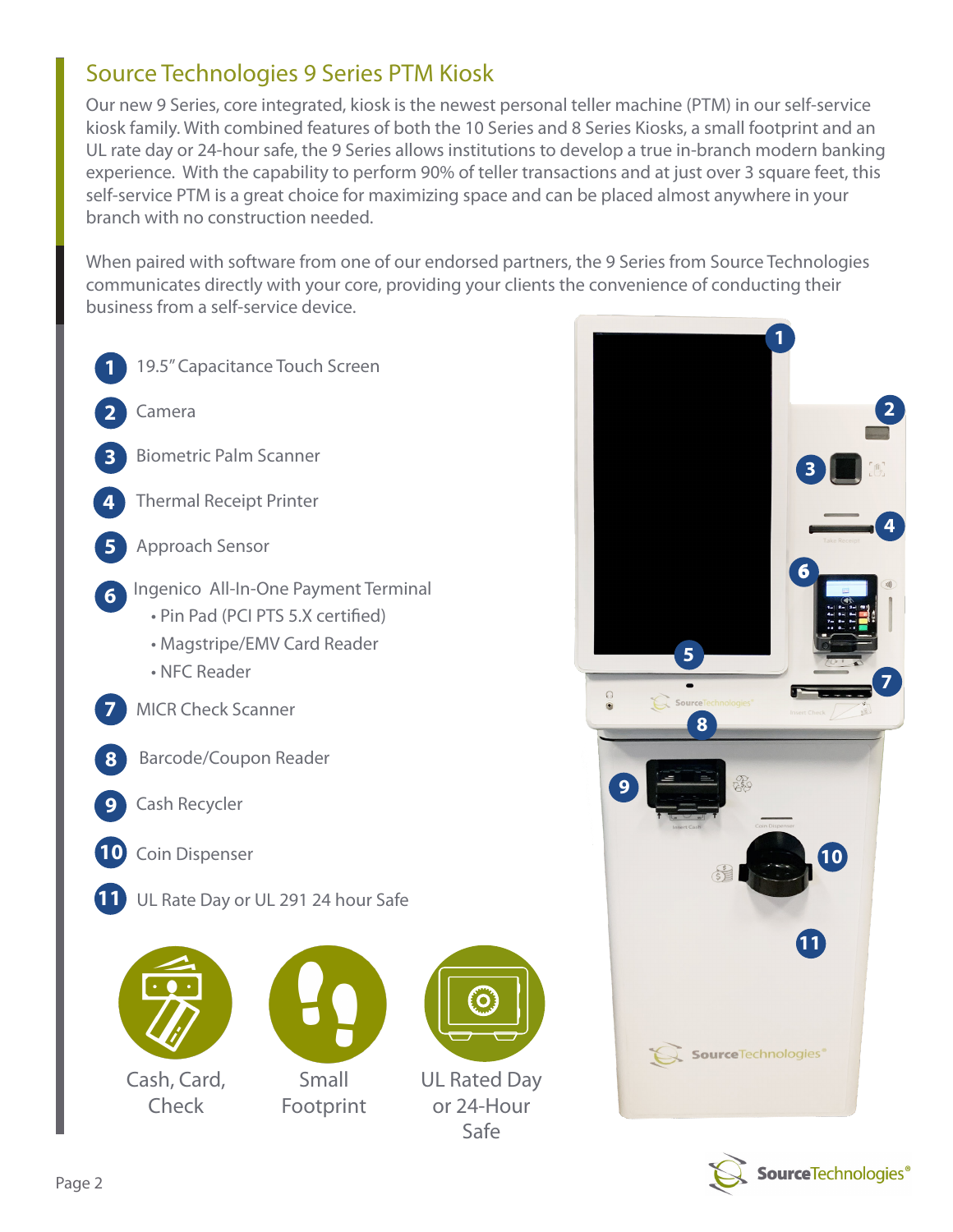## 9 Series PTM Kiosk - Configuration Specifications

| <b>SPECIFICATIONS</b>                                                                                                   |                                                                                                                                                                                                                                                                                                                                                                                                                                                                                                                                                                                                                                       |
|-------------------------------------------------------------------------------------------------------------------------|---------------------------------------------------------------------------------------------------------------------------------------------------------------------------------------------------------------------------------------------------------------------------------------------------------------------------------------------------------------------------------------------------------------------------------------------------------------------------------------------------------------------------------------------------------------------------------------------------------------------------------------|
| <b>19.5' ULTRA HD</b><br><b>MONITOR</b><br><b>WITH VINTEGRATED</b><br><b>TOUCHSCREEN &amp;</b><br><b>PRIVACY FILTER</b> | 19.5" TFT-LCD Panel, 1080 x 1920 Resolution<br>Touchscreen - Projective Capacitance Technology<br>Touchscreen Cover Glass 2.8mm<br>Privacy Filter 60.0° ± 10.0°                                                                                                                                                                                                                                                                                                                                                                                                                                                                       |
| <b>COMPUTING SYSTEM</b>                                                                                                 | INTEL i5 (Skylake) 6MB 2.3GHz 35W, RAM 8GB DDR4, Hard Drive,<br>Solid State, 128GB, Long Life                                                                                                                                                                                                                                                                                                                                                                                                                                                                                                                                         |
| <b>NETWORK</b>                                                                                                          | Wi-Fi Card Module, 802.11 a/b/g/n, 2.4/5GHz DUAL BAN<br>Ethernet - 10/100/1000 Base T LAN                                                                                                                                                                                                                                                                                                                                                                                                                                                                                                                                             |
| <b>OPERATING SYSTEM</b>                                                                                                 | Windows 10                                                                                                                                                                                                                                                                                                                                                                                                                                                                                                                                                                                                                            |
| <b>CAMERA</b>                                                                                                           | <b>Resolution 5MP, Auto Focus</b>                                                                                                                                                                                                                                                                                                                                                                                                                                                                                                                                                                                                     |
| <b>BIOMETRIC PALM</b><br><b>SCANNER</b>                                                                                 | High security authentication method utilizing patented palm vein scanning technology                                                                                                                                                                                                                                                                                                                                                                                                                                                                                                                                                  |
| <b>CASH RECYCLER</b>                                                                                                    | <b>Multi-Cassette Cash Recycler</b><br><b>Bulk Note Transactions - 50 notes (Deposit), 20 notes (Dispense)</b><br>Cash Feed Speed - Deposit/Dispense 3 notes per second<br>Recycle Cassette Capacity - 120 notes (Approx.)* x 3 Recycle Cassettes<br>(Two rollers per cassette, up to 6 denominations)<br>Loading Cassette Capacity - 500 notes (Approx.)* x 1 Loading Cassette<br>(Used to replenish high volume notes, 1 denomination)<br>Cash Box Capacity - 1500 notes (Approx.)* x 1 Cash Box<br>(Used to store non-recycled deposited denominations)<br>*Actual number of notes depends on fitness of currency, new versus used |
| <b>COIN DISPENSER</b>                                                                                                   | Dispense Only 4-Bins<br>Up to \$387.00 (USD)                                                                                                                                                                                                                                                                                                                                                                                                                                                                                                                                                                                          |
| <b>SAFE</b>                                                                                                             | UL Rated Day or UL 291 24-Hour Safe<br>Service - Level 1<br><b>Security Container</b>                                                                                                                                                                                                                                                                                                                                                                                                                                                                                                                                                 |
| <b>CHECK SCANNER</b>                                                                                                    | <b>Single Document Scan</b><br>MICR Character Reader: CMC7, E13B<br>Image Resolution - 300 x 600 dpi Grayscal, 300 dpi Color<br>Stacker - 150-200 Checks (optional)                                                                                                                                                                                                                                                                                                                                                                                                                                                                   |
| <b>RECEIPT PRINTER</b>                                                                                                  | Print Technology - Direct Thermal<br>Print Width - 3"<br>Print Resolution - 203 dpi<br>Print Speed - 7ips Max<br>Media - Approximately 230' on a 2.8" Diameter Roll<br><b>Cutting Method - Configurable</b>                                                                                                                                                                                                                                                                                                                                                                                                                           |
| <b>CARD READER</b>                                                                                                      | Hybrid Magnetic Stripe/EMV Card Reader EMV Ver4.3                                                                                                                                                                                                                                                                                                                                                                                                                                                                                                                                                                                     |

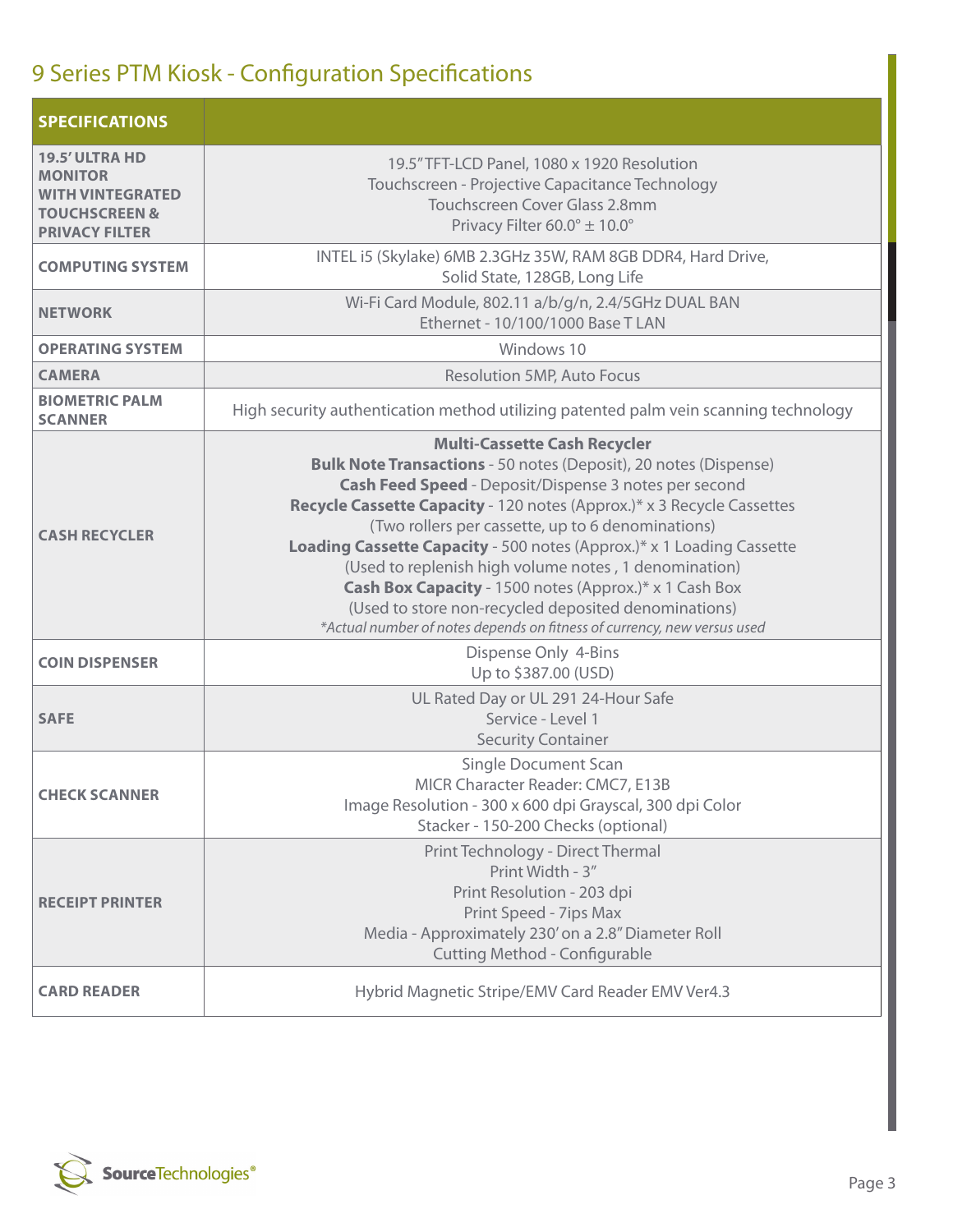## 9 Series PTM Kiosk - Configuration Specifications

| <b>SPECIFICATIONS</b>                   |                                                                                                                                                                                                       |
|-----------------------------------------|-------------------------------------------------------------------------------------------------------------------------------------------------------------------------------------------------------|
| <b>PIN PAD</b>                          | Pin Pad PCI-PTS 5.x Certified + SRED certification<br><b>Encrypted PIN Pad PCI-Compliant</b><br>Key Management: Master/Session, DUKPT<br>Encryption Algorithms: AES, DES, and TDES for PIN Encryption |
| <b>BARCODE READER/</b><br><b>IMAGER</b> | Omni-Directional Imager - ID and Barcode Scanning                                                                                                                                                     |
| <b>KIOSK CONTROLLER</b>                 | <b>Control of Guidance Lights</b><br>Monitor Vitals of Kiosk System Including: Temperature/Humidity, Security<br>Switches, Receipt Paper Low, Tamper Via Internal Accelerometer                       |
| <b>UPS</b>                              | 700 VA Output Power<br>(utilize to complete current transaction if possible and provide a controlled shutdown of the system)                                                                          |
| <b>APPROACH SENSOR</b>                  | Adjustable Sensor to Detect and Wake Up Transaction System when a<br>Person Approaches the Device (distance and walk-by traffic filter configurable)                                                  |
| <b>KEYBOARD</b>                         | USB-Internal (for maintenance purposes only)                                                                                                                                                          |
| <b>DIMENSIONS</b>                       | H 51.7", W 17.1", D 26.75"                                                                                                                                                                            |
| <b>WEIGHT</b>                           | $\sim$ 350 lbs. to 650 lbs.                                                                                                                                                                           |